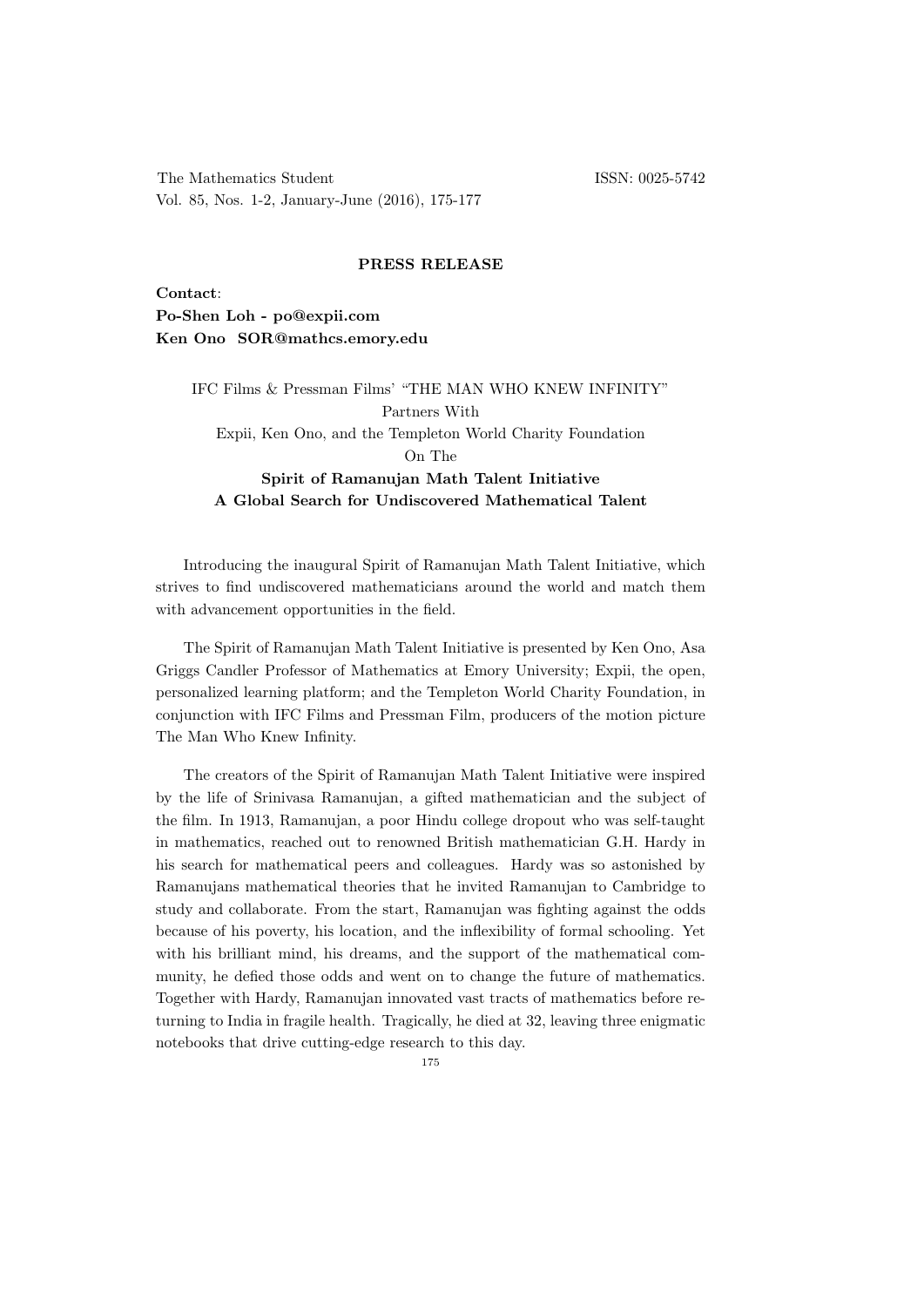Jeremy Irons who plays Ramanujans influential professor, G. H. HARDY, in The Man Who Knew Infinity, says, notes, "We were lucky to find Ramanujan, the world would be a different place if he hadn't been published My character in the film, G. H. Hardy, states very directly that Ramanujan's genius was not discovered because of his teachers, but because of Ramanujan's own imagination and intuition. In the world today there are without a doubt talented minds out there who can advance humanity I'm delighted that The Man Who Knew Infinity has shared the story of this miraculous figure, inspiring this initiative. Hopefully we will be able to discover new minds, that in turn, will lead to continued progress in the world of mathematics."

The story of Ramanujan and the program that he inspired directly relate to Sir John Templeton's interest and enthusiasm for the nurture, education, and recognition of geniuses. This unique project is distinguished by widespread awareness generated by the major film release, the use of technology to reach extraordinarily gifted people, and a series of opportunities for these people to further their intellectual development.

Dev Patel, who plays Ramanujan in the film says of the initiative, "Math was never my thing, but after researching Ramanujan for this film I've realized the profound contributions that mathematicians make in our lives I'm fortunate to pursue my passion for acting, its great that this competition gives those who are passionate about math to pursue theirs."

The Spirit of Ramanujan Math Talent Initiative strives to find undiscovered mathematicians around the world and match them with advancement opportunities. These include:

- An open round hosted on expii.com (via its Solve feature) invites people worldwide to solve creative mathematical puzzles through their smartphones.
- Participants in the open round will be invited to apply for further enrichment. Up to 20 eligible individuals will be awarded Templeton-Ramanujan Scholarly Development Prizes to use for furthering their educational pursuits and development. Just as Ramanujans journey was transformed by his introduction to the mathematical community, successful applicants will be invited to participate in the 2017 Joint Mathematics Meetings, which will be held in Atlanta from January 4-7. There, they will engage with award-winning mathematicians (e.g., Fields Medalists, Cole Prize winners, Steele Prize winners, etc.) Organized by the Mathematical Association of America and the American Mathematical Society, the JMM is the largest annual mathematics conference in the world. Its purpose is to advance